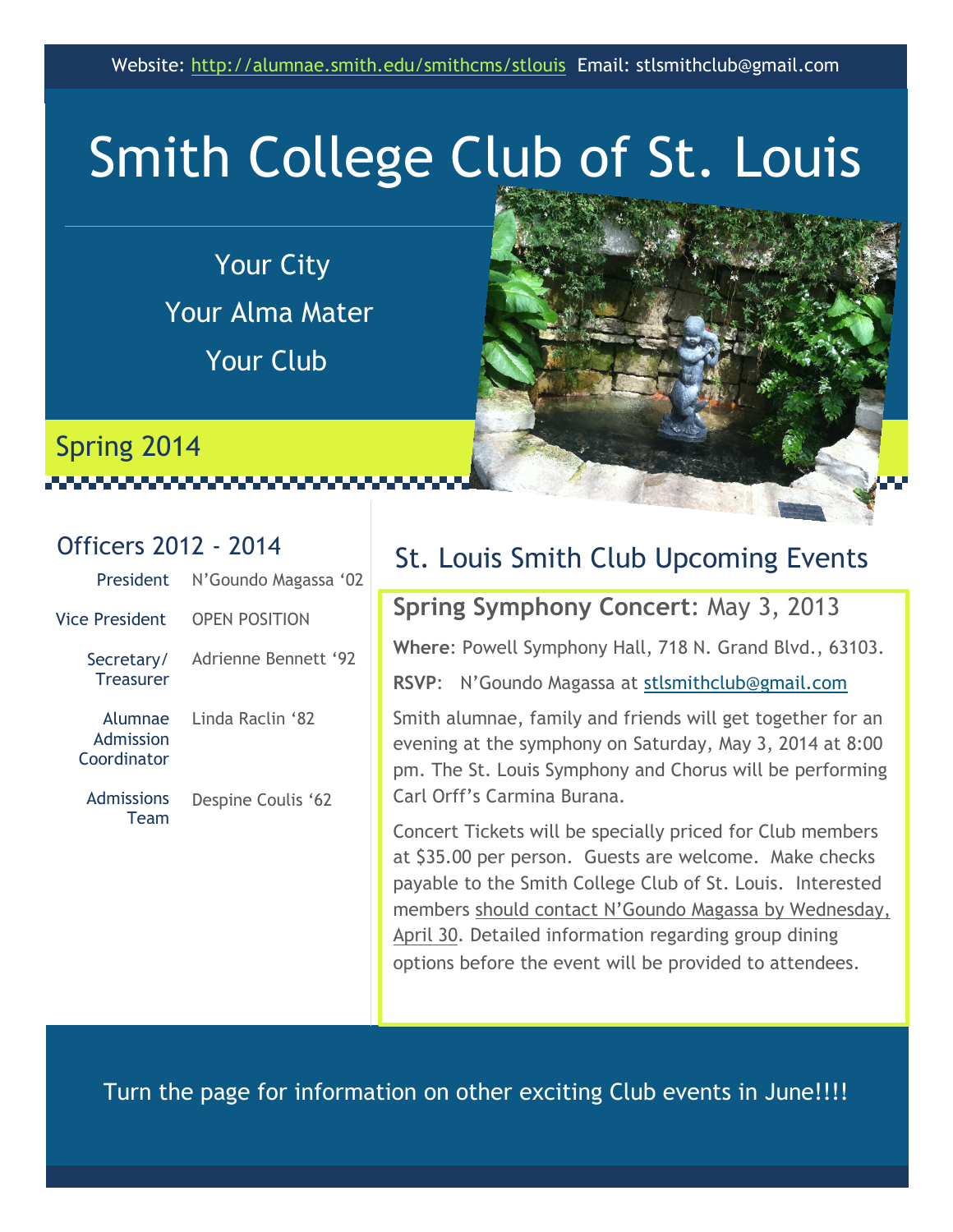### Faculty Speaking Event

Randy Frost, PhD will give a seminar on Saturday, June 14, 2014 for Club members and friends. Dr. Frost currently has published more than 140 scientific articles and book chapters on hoarding and related topics. He has co-authored several books on hoarding and his research has been featured on various radio and television shows. He is sure to share some interesting and thought provoking information. You won't want to miss this event!

| Saturday, June 14, 2014<br>Date: |
|----------------------------------|
|----------------------------------|

*Time: 1 pm* 

*Location: To be announced*

*RSVP:* N'Goundo Magassa at [stlsmithclub@gmail.com](mailto:stlsmithclub@gmail.com)

#### Two Birds, One Stone

Immediately after the speaking event we will have our annual meeting. Important topics of discussion will include the future viability of the Smith College Club of St. Louis. This is a meeting you should attend and let your voice be heard.

### *Summer Opera Experience*

The Opera Theater of St Louis is performing Mozart's The Magic Flute in June. You, your family, and friends are welcome to come and enjoy an evening of opera. Designer Isaac Mizrahi is directing and designing this performance and the distinguished Jane Glover is conducting. Tickets are specially priced for Club members at \$37.50. If interested, call the Opera Theater of St. Louis box office directly at (314) 963-4271, and speak with Sally Kurt. You must identify yourself as a Club member to get the discount.

Date: Tuesday, June 24, 2014

Time: 8:00 p.m.

Location: Opera Theater of St. Louis, 210 Hazel Ave., 63119

#### **Pre-Performance Dinner**

We will also be meeting for dinner before the performance at The Block in Webster Groves. The Block is located at 146 West Lockwood Avenue. We will meet at 6:00 pm. If you plan to join us for dinner RSVP to N'Goundo Magassa at [stlsmithclub@gmail.com](mailto:stlsmithclub@gmail.com) by Friday, June 20, 2014.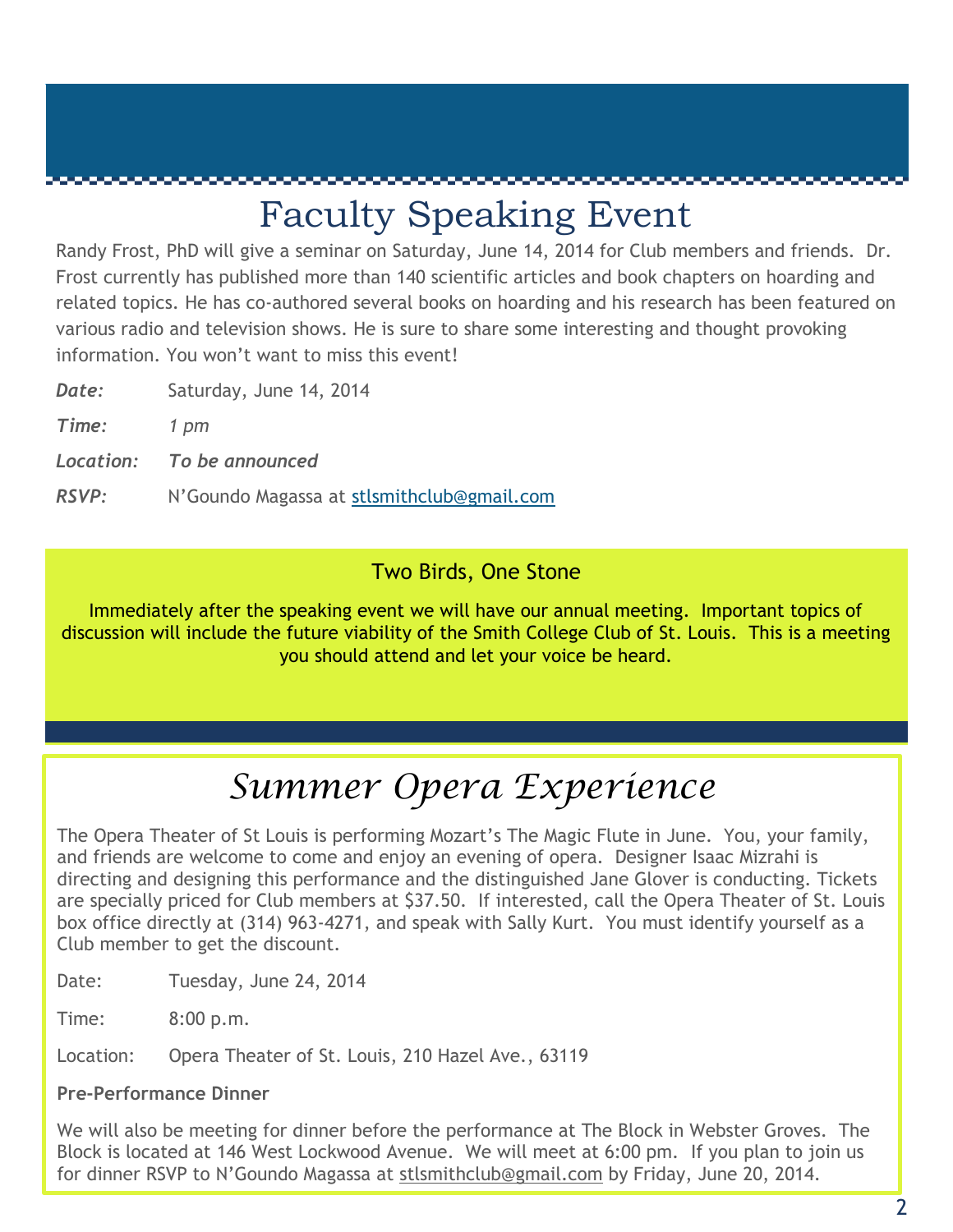#### **JULY 2013-JUNE 2014 CLUB MEMBERSHIP INFORMATION**

Please support the Smith College Club of St. Louis. The dues for July 2013 through June 2014 are:

| <b>Young Alumnae Member:</b>    | \$15                               |
|---------------------------------|------------------------------------|
| <b>Regular Member:</b>          | \$30                               |
| <b>Patron Member:</b>           | \$100                              |
| <b>St. Louis Sophian Circle</b> | one time payment of \$500 or above |
| NAME:                           |                                    |
| CLASS:                          |                                    |
| <b>ADDRESS:</b>                 |                                    |
| TELEPHONE:                      |                                    |
| E-MAIL:                         |                                    |

I am enclosing my annual dues payment for the Smith College Club of St. Louis:

**\$15 for Young Alumnae Membership**

**\$30 for Regular Alumnae Membership**

**\$100 for Patron Alumnae Membership**

**\$500 for St. Louis Sophian Circle Alumnae Membership**

**Other Contribution \$\_\_\_\_\_\_\_\_\_\_**

To provide a donation to the St. Louis Scholarship which will be sent to the college to be added to the St. Louis Club Musee Scholarship Fund, please check here and list the donation you would like to provide to go to the Scholarship Fund:

**St. Louis Scholarship Fund \$\_\_\_\_\_\_\_\_\_\_**

Please consider volunteering. I would like volunteer to for :

| $\Box$ Adopt-A-School           | $\Box$ Alumnae Admissions Team                | $\Box$ Program Committee                |
|---------------------------------|-----------------------------------------------|-----------------------------------------|
| $\Box$ Membership Chair         | $\Box$ Ways & Means Committee                 | $\Box$ Hosting an event at your<br>home |
| $\Box$ Leading service projects | $\Box$ Leading any special-interest<br>groups | $\Box$ Young Alumnae Chair              |

Make checks payable to the "Smith College Club of St. Louis" Mail to: Smith College Club of St. Louis, P.O. Box 11733, St. Louis, MO 63105